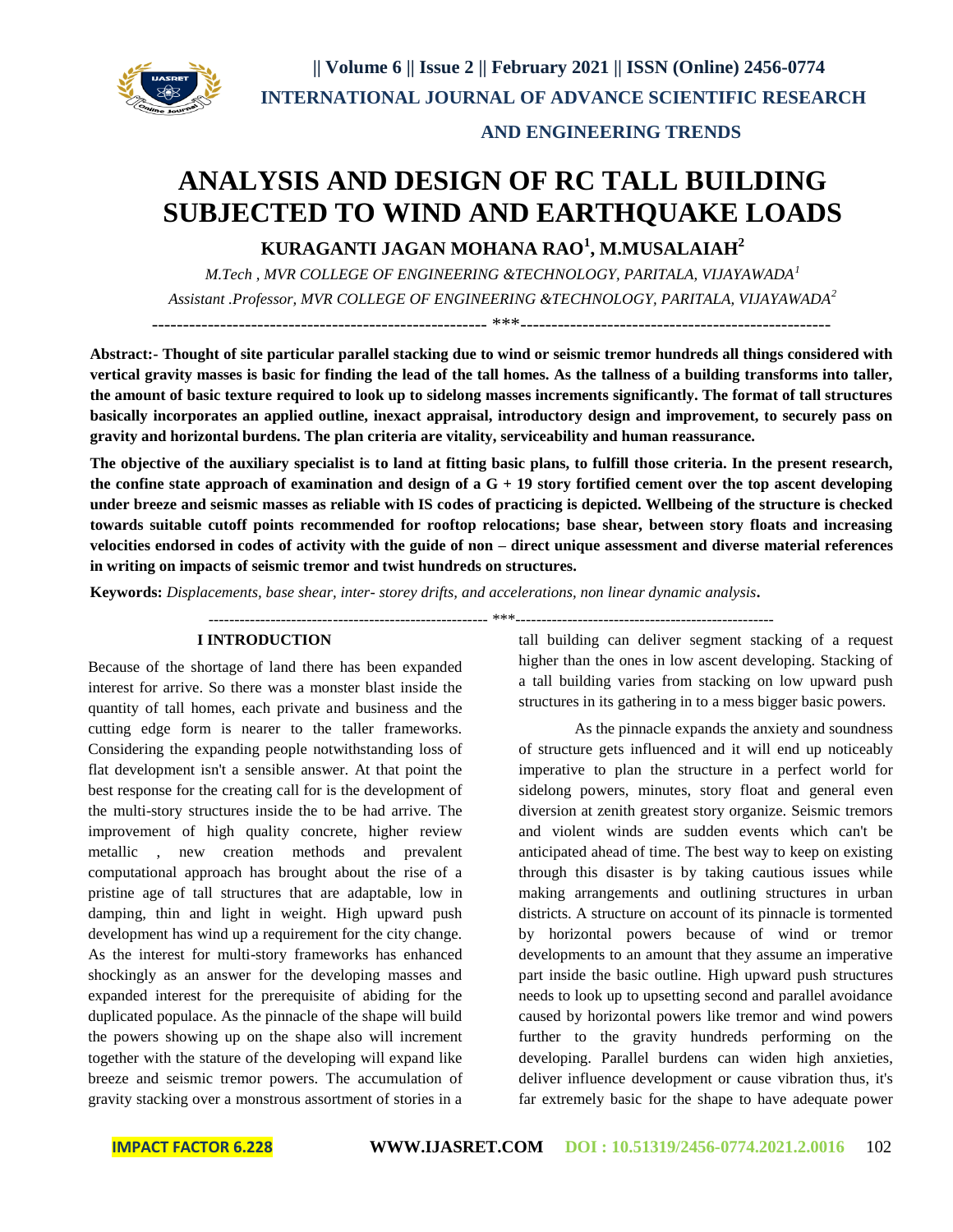

## **AND ENGINEERING TRENDS**

against vertical loads by and large with satisfactory firmness to withstand sidelong powers. Wind and quake loads are arbitrary in nature and it's miles hard to are expecting them. They are evaluated construct absolutely with respect to a probabilistic approach.

## **Earth quake analysis**

Earth quake analysis methods to incorporate the forces during event of an earthquake. Intensity of these forces depends on the magnitude of the earthquake.

Comparable Static Analysis This strategy is the improved variant of the modular response approach actualized to regular shape least difficult. It is a static technique for assessment for the structure that is likely to experience unmarried method of vibration. The supposition is that the developing has fundamental method of vibration. The building should now not contort beneath the effect of the floor movement. The reaction is consider from a plan reaction range, given the natural recurrence of the developing (both computed or characterized by method for the building code). The relevance of this approach is reached out in bunches of building codes by method for making utilization of components to represent better homes with a couple of better modes, and for low phases of bending. To represent results due to "yielding" of the shape, many codes rehearse alteration components that diminish the format powers (e.G. Power rebate components).

Correspondingly to the 'equal' power executed to the mass of the straightforward cantilever, it's far attainable to characterize in multi-storied structures a settled of 'storied' powers, which can be actualized at each storied level and which result in the indistinguishable twisted frame in light of the fact that the tremor.

## **Importance of wind loads on the tall building**

Structures are characterized as structures used by the general population as shelter for abiding, working or carport. As now a days there might be shortage of land for building additional structures at speedier increment in each private and business areas the vertical development is given due centrality because of which Tall Buildings are being based on an expansive scale. Twist in far reaching has primary results at the Tall structures:-

Right off the bat it applies powers and minutes on the structure and its cladding

Also it conveys the air in and around the building for the most part named as Wind Pressure

Now and again because of capricious nature of wind it takes so obliterating shape for the span of some Wind Storms that it could embittered the inward ventilation gadget while impasses into the building. Hence the investigate air - float is getting to be plainly basic with the making arrangements a developing and its environment.

Wind powers are considered on four fundamental gatherings of building structures:-

- i. Tall Buildings
- ii. Low Buildings
- iii. Equal-Sided Block Buildings
- iv. Roofs and Cladding

No examinations are made inside the principal classes as the structure disappointments are unprecedented, even the material and the cladding plans are not circumspectly composed, and confined breeze weights and suctions are accepting more noteworthy intrigue. In any case, as Tall structures are bendy and are inclined to vibrate at unreasonable breeze speeds in the greater part of the 3  $directions(x, y, and z)$  and even the construction standards do never again join the anticipated most extreme breeze pace for the presence of the building and does now not consider the high neighborhood suctions which cause the essential mischief. Because of some of these information the Wind Load estimation for Tall Buildings are exceptionally a mess imperative.

## **Objectives of the study**

*The basic objectives of the overarching study are as noted under.* 

- *1. Examination of seriousness of powers following up on the shape.*
- *2. To amass the most plan the utilization of worry for an over the top upward push multistory shape.*
- *3. To investigate the auxiliary reaction of powers showing up at the shape as the highest point of the building will blast.*
- *4. To investigate the model of reaction of the powers in intemperate upward push multistory frameworks by method for STAAD professional.*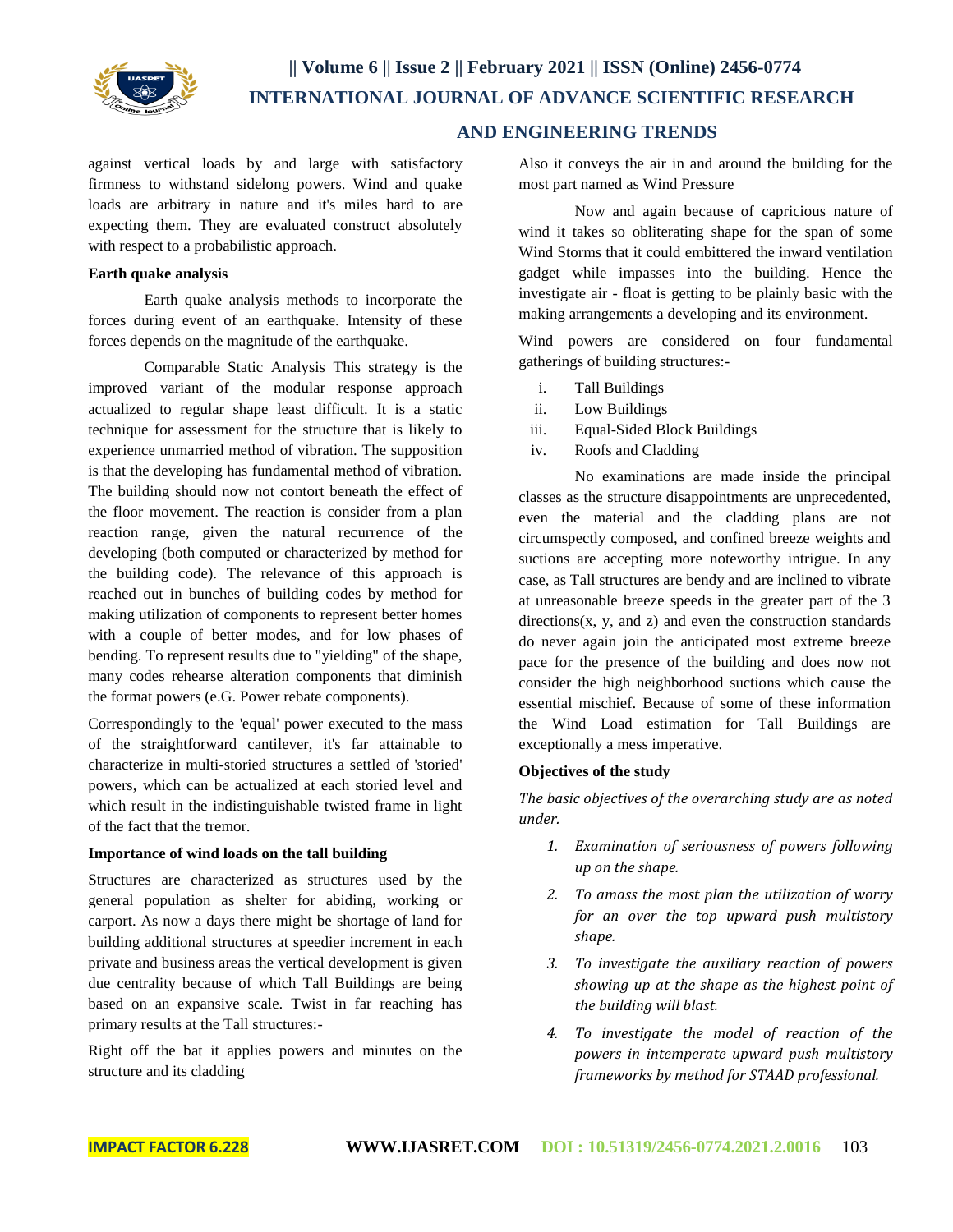**|| Volume 6 || Issue 2 || February 2021 || ISSN (Online) 2456-0774 INTERNATIONAL JOURNAL OF ADVANCE SCIENTIFIC RESEARCH** 



## **AND ENGINEERING TRENDS**

## **II LITERATURE STUDY**

**Rachel E.Bashor et.Al.,** The paper presented huge study on the excessive upward push structures, studying the response of the tall homes Using the accelerometers and worldwide positioning device considering three highest buildings in the Chicago town.

The paper compares the houses acquired to the values expected to study the response of the constructing. The paper discusses the systematic validation of the tall buildings. It compares the in- 19 website online reaction of tall homes with the cutting-edge design practices. The amplitude dependence of damping is tested. The overall performance of GPS is tested for measuring both resonant and background components of the reaction.

John D.Holmes et.al(1999) The paper portrays a correlation of wind stack figurings on three structures with various breeze stacking codes and measures from the Asia-Pacific Region. He played out an investigation on the low, medium, and tall structure structures. The tall building has a noteworthy 9 measure of full unique reaction to wind which confuses the assessment of base shear, bowing minutes and quickening at the highest point of the building. The coefficients of variety for both along-wind and crosswind reactions were moderately little in the scope of 14% to 18%.

## **III MODELING DETAILS IN STAAD Pro**

In the present study, analysis of  $G+19$  stories building in Zone is carried out in Staad Pro.

Basic parameters considered for the analysis are

- 1. Grade of concrete : M40
- 2. Grade of Reinforcing steel : HYSD Fe500
- 3. Dimensions of beams
	- a. 230mmX500mm
	- b. 230mmX400mm
	- c. 230mmX300mm
	- d. 230mmX230mm
- 4. Dimensions of columns
	- a. 500mmX500mm
	- b. 400mmX400mm
	- c. 300mmX300mm
	- d. 230mmX230mm
- 5. Thickness of slab : 150mm,130mm, 120mm and 100mm
- 6. Height of bottom story : 4m

|    | 7. Height of Remaining story      | : 3m                    |
|----|-----------------------------------|-------------------------|
|    | 8. Live load                      | : 5 KN/ $m2$            |
| 9. | Dead load                         | : $2$ KN/m <sup>2</sup> |
|    | 10. Density of concrete           | :25 KN/ $m3$            |
|    | 11. Seismic Zones                 | : Zone $5$              |
|    | 12. Site type                     | $:\Pi$                  |
|    | 13. Importance factor             | : 1.5                   |
|    | 14. Response reduction factor     | : 5                     |
|    | 15. Damping Ratio                 | $:5\%$                  |
|    | 16. Structure class               | : C                     |
|    | 17. Basic wind speed              | :44m/s                  |
|    | 18. Risk coefficient (K1)         | : 1.08                  |
|    | 19. Terrain size coefficient (K2) | : 1.14                  |
|    | 20. Topography factor (K3)        | : 1.36                  |

- 21. Wind design code : IS 875: 1987 (Part 3)
- 22. RCC design code : IS 456:2000
- 23. Steel design code : IS 800: 2007
- 24. Earth quake design code : IS 1893 : 2002 (Part 1)



G+19 Building model in Staad Pro Software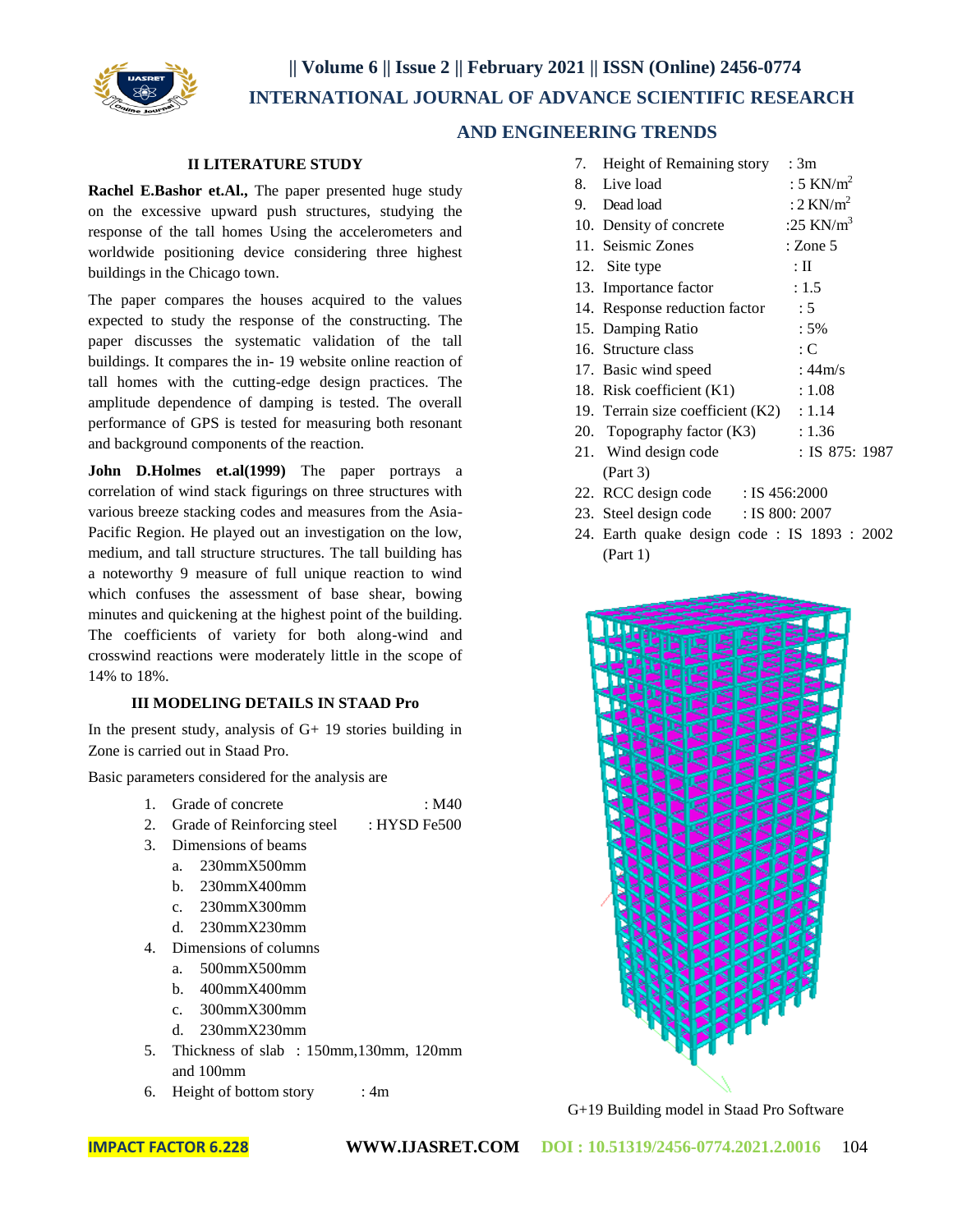

## **|| Volume 6 || Issue 2 || February 2021 || ISSN (Online) 2456-0774 INTERNATIONAL JOURNAL OF ADVANCE SCIENTIFIC RESEARCH**

## **AND ENGINEERING TRENDS**

## **IV RESULTS AND ANALYSIS**

## **Deflection of building**



## **Shear force in X direction**



## **Shear force in X direction**



## **Bending moment in X direction**



#### **Bending moment in Y direction**



#### **Beam Design Results**

#### **Ground story sample beam design**



## **Column Design Results**

Beam no. = 1648 Design code: IS-456



## **V CONCLUSIONS**

The reaction of a private working under breeze and seismic load according to IS codes of training is considered. Seismic examination is utilized for investigation of a G+19 story RCC elevated structure according to IS 1893(Part1):2002 and IS 875(Part3):1987codes individually. The building is demonstrated as 3D space outline utilizing STAAD.Pro programming. It is watched that the powers found from show examination in bars and